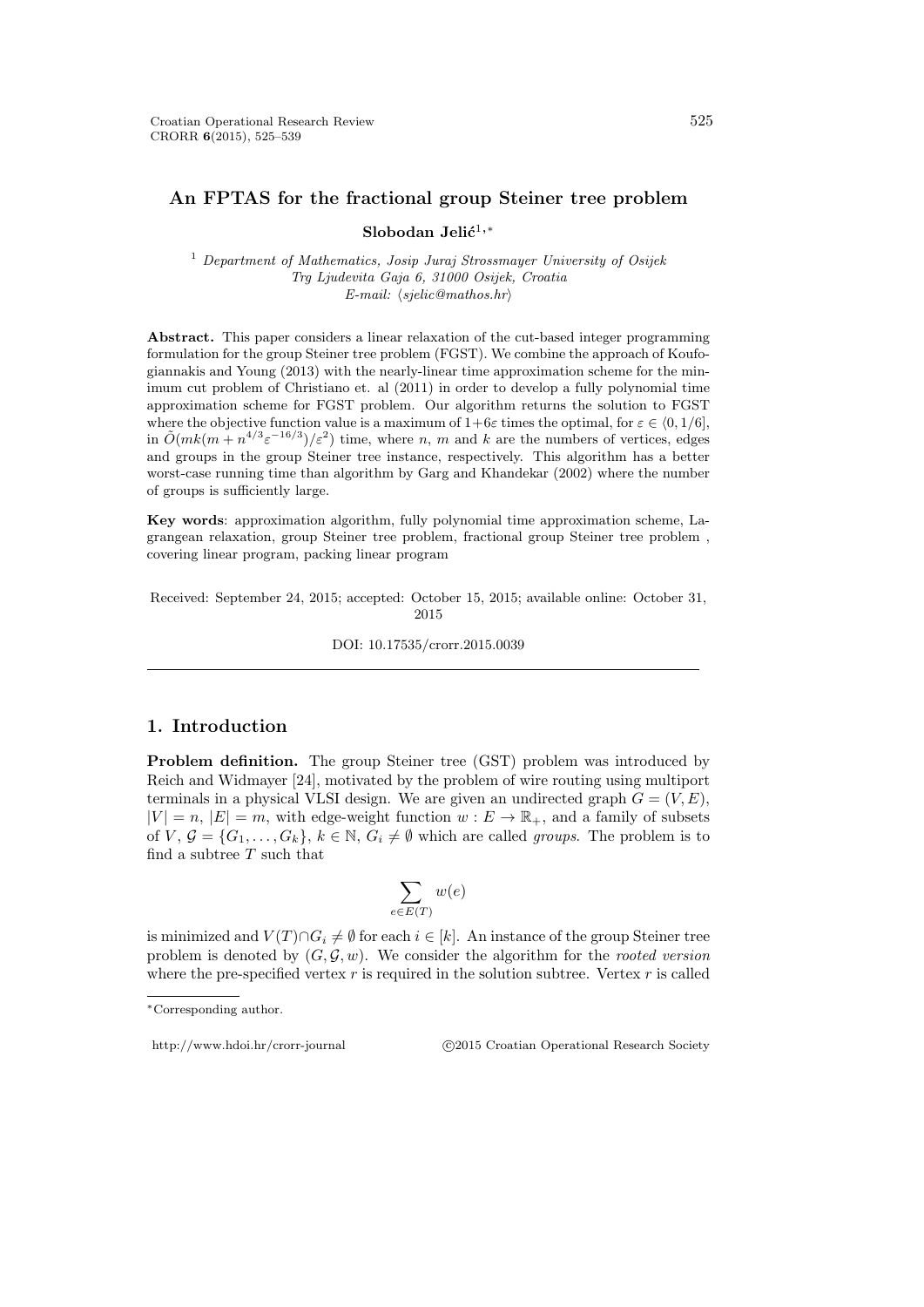526 Slobodan Jeli´c

a *root*. In order to solve the unrooted version, we solve the rooted version for all vertices in the smallest group as possible choices for root *r*, and take the solution of the smallest weight.

Let  $\mathcal{S}_r = \bigcup_{i=1}^k \{S \subseteq V \setminus \{r\} : G_i \subseteq S\}$  be a family of all subsets  $S$  of  $V \setminus \{r\}$ such that the cut  $(S, V \setminus S)$  separates a group  $G_i$  from the pre-specified root *r* and  $\delta(S) = \{ \{s, t\} \in E : s \in S, t \notin S \}.$  We are now ready to give a *natural cut-based integer programming formulation* of this problem :

$$
\min \sum_{e \in E} w(e) z_e
$$
\n
$$
s.t. \qquad \sum_{e \in \delta(S)} z_e \ge 1, \quad S \in \mathcal{S}_r,
$$
\n
$$
z_e \in \{0, 1\}, \quad e \in E.
$$
\n
$$
(1)
$$

In this paper, we consider a relaxed version of Problem (1) where the integrality constraints  $z_e \in \{0,1\}$ ,  $e \in E$  are replaced by non-negativity constraints  $z_e \geq 0$ , *e ∈ E*,

$$
\min \sum_{e \in E} w(e) z_e
$$
\n
$$
s.t. \qquad \sum_{e \in \delta(S)} z_e \ge 1, \quad S \in \mathcal{S}_r,
$$
\n
$$
z_e \ge 0, \quad e \in E.
$$
\n
$$
(2)
$$

The LP Problem (2) is called the *fractional group Steiner tree problem* (FGST). We provide an interpretation in terms of a flow network by adding new vertices and using the max-flow min-cut theorem. Let us assume the introduction of a new vertex  $g_i$  for each group  $G_i$  and a directed edge from  $g_i$  to each vertex  $v \in G_i$  with infinite capacity. The value of variable  $z_e$  is interpreted as the capacity of edge  $e$ . The conditions in (1) ensure that the capacity of each cut separating some group  $G_i$  from root *r* (or equivalently, a  $g_i$  from *r*) is at least one. Using the max-flow min-cut theorem, it becomes evident that capacities  $z_e$  are sufficient to send at least one unit of flow from each vertex *g<sup>i</sup>* , to root *r*.

**Motivation and related problems.** The group Steiner tree problem generalizes two important problems: The Steiner tree problem and the set cover problem. The Steiner tree problem is one of the most important NP-hard problems in combinatorial optimization that admits an approximation algorithm with a constant approximation ratio [4, 5]. Actually, it is NP-hard for approximating it within a ratio of less than 96*/*95 [6]. In the Steiner tree problem, we are given an undirected graph  $G = (V, E), |V| = n, |E| = m$ , with an edge-weight function  $w : E \to \mathbb{R}_+$  and a subset of vertices  $\emptyset \neq R \subseteq V$  called *terminals*. Vertices in  $V \setminus R$  are called *Steiner vertices*. The task is to find a minimum-weight subtree *T* that spans all terminals. It is obvious that the Steiner tree problem is reducible to a special case of the GST problem, where the size of each group is at most one. The set cover problem is the second one, but no less important since it generalizes a number of other combinatorial problems. We are given a set of elements  $U$  and a family  $U$  of subsets of  $U$  such that  $\bigcup_{S \in \mathcal{U}} = U$ . We say that the subfamily  $\mathcal{R} \subseteq \mathcal{U}$  is a set cover with respect to the instance  $(U, U)$  if every  $u \in U$  is covered by at least one set from  $\mathcal{R}$ . The *set cover problem* introduced by Karp [18] is used to find a subfamily *R* of minimum size. The more general version of the problem is typically called the *weighted set cover problem*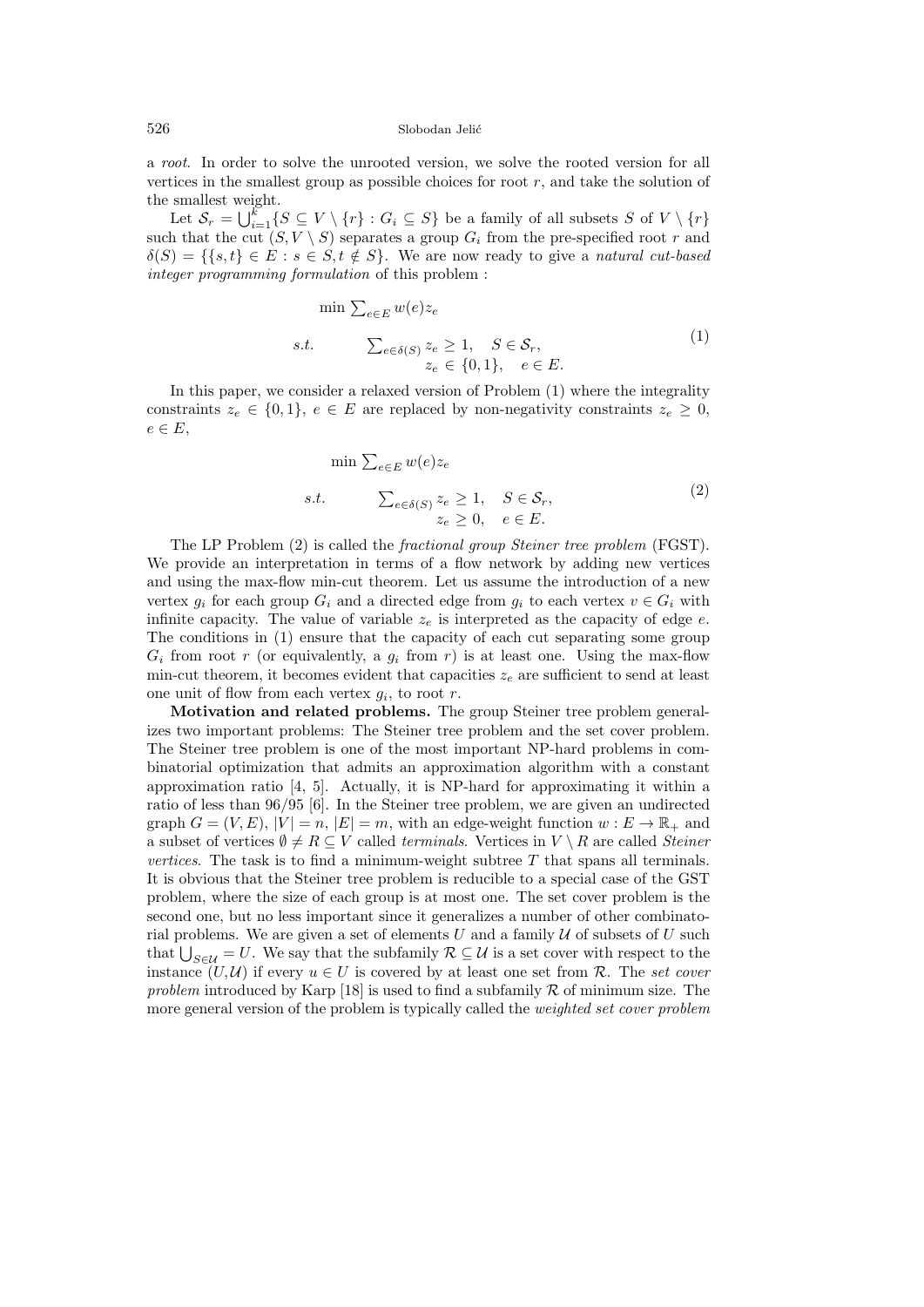where each set from the family  $U$  has a nonnegative weight associated with it. It is well known that the set cover problem cannot be approximated by an approximation ratio better than  $(1 - o(1)) \ln n$ , unless NP contains slightly superpolynomial time algorithms [10]. For a given set cover instance  $(U, \mathcal{U})$  we construct the star graph where the leaves are associated with sets in  $U$ . Each element in  $U$  defines a group. Each vertex belongs to groups that correspond to the elements contained in the set associated with that leaf. The weight of each leaf is equal to the weight of the set associated with it. We have just described the reduction of the set cover problem to the GST problem. Indeed, algorithms for this problem can be used to solve some other related problems [8].

Solving the LP relaxation to the problem is a very common first step in combinatorial optimization algorithms. This is particularly so, if we look at the polylogarithmic approximation algorithm for GST given by Garg et al. [14], where we see that it solves (2) when the input graph is a tree. Afterwards, they extend their result to general graphs using Bartal's technique of tree metrics approximation [2, 9]. Fortunately, solving (2) for optimality is not necessary, but finding  $(1+O(\varepsilon))$ -approximate solution to (2) for some small  $\varepsilon > 0$  is sufficient. We refer to their theorem.

**Theorem 1** (Garg et al. [14], page 75, Theorem 4.1.)**.** *There is a randomized polynomial time algorithm that, with a probability at least* 1*/*2*, finds a group Steiner tree on an underlying graph which is a tree, at a cost no more than*  $O(\log N \log k)$ *times optimal value of FGST in (2), where N is the maximum size of the group and k is the number of groups.*

Indeed, the polylogarithmic approximation ratio given by Garg et al. gives an upper bound to the integrality gap of relaxation in (2). It is not hard to observe that approximating (2) within a factor  $1 + O(\varepsilon)$ , for some small  $\varepsilon > 0$ , does not asymptomatically change the approximation ratio in Theorem 1. It motivates us to find an efficient *fully polynomial time approximation scheme* (FPTAS) for (2). We say that an algorithm for a minimization problem is FPTAS if it returns a solution with cost not exceeding  $1 + \varepsilon$  times the cost of the optimal, for arbitrarily small  $\varepsilon > 0$ , in time that is polynomial in the input size of the problem and  $1/\varepsilon$ .

# **2. Previous work**

The paper by Garg and Khandekar [11] considers the fractional Steiner Forest Tree and related problems. Their approach leads to an unified framework for finding a minimum hitting set for a collection of *clutters*. A clutter on set  $X$  is a family  $C$  of subsets of X such that no set in  $\mathcal C$  is contained in some other set in  $\mathcal C$ . We say that clutter  $C$  is hit by  $T \subset X$  if at least one of its sets is included in  $T$ . Their algorithm aims to find a minimum cost subset *T* of *X* that hits each clutter in the family of *k* clutters  $C_1, \ldots, C_k$  on *X*. Their approach also uses an oracle  $\mathcal{O}_i$ ,  $i \in [k]$ , that computes the minimum cost set in clutter  $C_i$  and runs in time  $T_{\mathcal{O}_i}$ . All the problems that they consider can be formulated as the above described *min-hit problem*. They provide an  $(1 + \varepsilon)$ -approximation of the optimal solution to the min-hit problem in  $O((m \log^2 k)/\varepsilon^2 \sum_{i=1}^k T_{\mathcal{O}_i})$  time. FGST can be easily interpreted as a min-hit problem for a collection of clutters  $\{\mathcal{P}_i\}_{i=1}^k$  on the set of edges *E*. Each clutter  $\mathcal{P}_i$ ,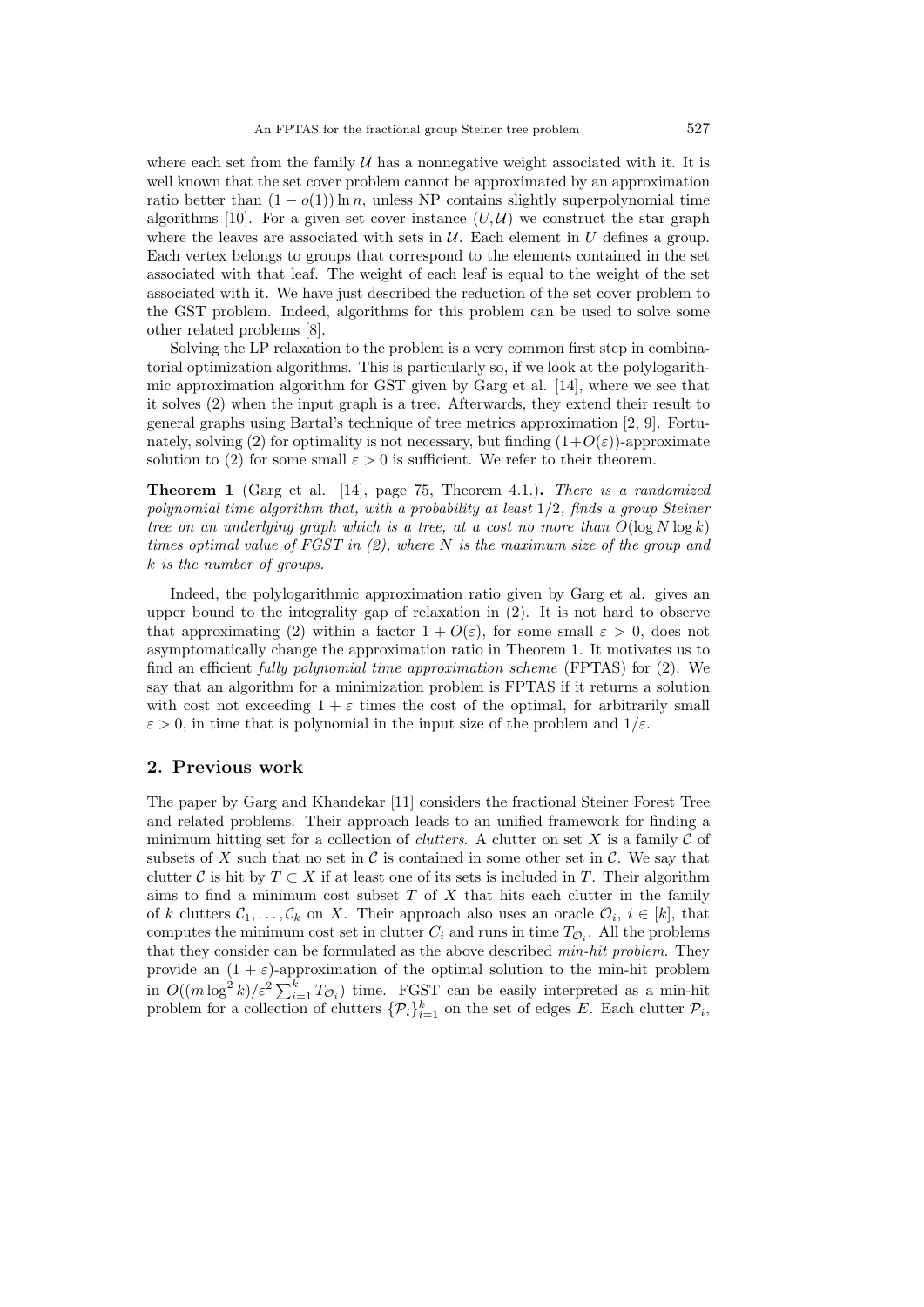$i \in [k]$  consists of paths from group  $G_i$ , (i.e. a vertex from group  $G_i$ ) to the root *r*. We wish to find the minimum cost subset of edges that hits each clutter  $P_i$ ,  $i \in [k]$ . In this case, all oracles  $\mathcal{O}_i$ ,  $i \in [k]$  are the shortest path algorithms from vertices in  $G_i$  to *r*. Since the root *r* is fixed,  $O_i$  takes as much time as is taken by a single-source shortest path algorithm. We conclude that the algorithm by Garg and Khandekar in [11] runs in  $O(mk(m + n \log n) \log^2 k/\varepsilon^2)$  time<sup> $\bar{i}$ </sup>. They pointed out that their algorithm is the only one known for families of clutters that do not satisfy the max-flow min-cut (MFMC) property. According to their approach, the group Steiner tree problem can be viewed as a min-hit problem on a family of clutters that consist of multicommodity paths.

## **3. FPTAS improvements**

Although FGST has a compact flow-based formulation with polynomially many variables and constraints [16], combinatorial algorithms exploiting the special structure of a problem often have better worst-case running time bounds than some known algorithms for general linear programming problems. The linear program (2) exhibits the structure of a fractional covering linear program that is more carefully studied later in this paper. Since (2) has exponentially many constraints, state-of-the-art approaches in [19, 20, 17] cannot be directly applied. Our main task is to adopt their approach and show that it yields a better worst case running time algorithm compared to the previous algorithms, when the number of groups *k* is large enough.

Garg and Khandekar in [11] pointed out that techniques in [23, 26] cannot be applied to obtain a FPTAS for the min-hit problem on a collection of clutters since it cannot be formulated as a packing or covering problem. First, we want to present that nearly linear-time FPTAS for explicit fractional packing and covering linear programs by Koufogiannakis and Young in [20] is adoptable to an FPTAS for the FGST problem. This adaptation is very similar to the algorithm given by Garg and Könemann in  $[12, 13]$  for the maximum multicommodity flow problem and other fractional packing problems. Second, we point that the running time of our  $\frac{\text{algorithm is } O((m \log m)k(m + n^{4/3}\varepsilon^{-16/3}) \log^c(m + n^{4/3}\varepsilon^{-16/3})}{\varepsilon^2}$  where *c* is some constant that comes from running time of  $(1 + \varepsilon)$ -approximate min-cut algorithm in [7] (Theorem 3). If we neglect constants in running times, finding a (sub)set of solutions to the following inequality:

$$
\frac{m\log^2 k}{\varepsilon^2} k(m+n\log n) > \frac{m\log m}{\varepsilon^2} k(m+n^{4/3}\varepsilon^{-16/3}) \log^c(m+n^{4/3}\varepsilon^{-16/3}), \quad (3)
$$

gives us values of *k* that make our algorithm faster than the algorithm in [11]. We now present the following technical facts that simplify the lower bound on values of *k* which satisfy (3).

#### **Fact 1.**

*i)* For any  $\varepsilon \in \langle 0, 1 \rangle$ , there is a  $n_0 \in \mathbb{N}$  such that

$$
\frac{m + n^{4/3} \varepsilon^{-16/3}}{m + n \log n} < \frac{n^{1/3}}{\log n} \varepsilon^{-16/3},
$$

<sup>&</sup>lt;sup>‡</sup> $O(f(n))$  denotes  $O(f(n) \log^c f(n))$  for some function *f* and positive constant *c*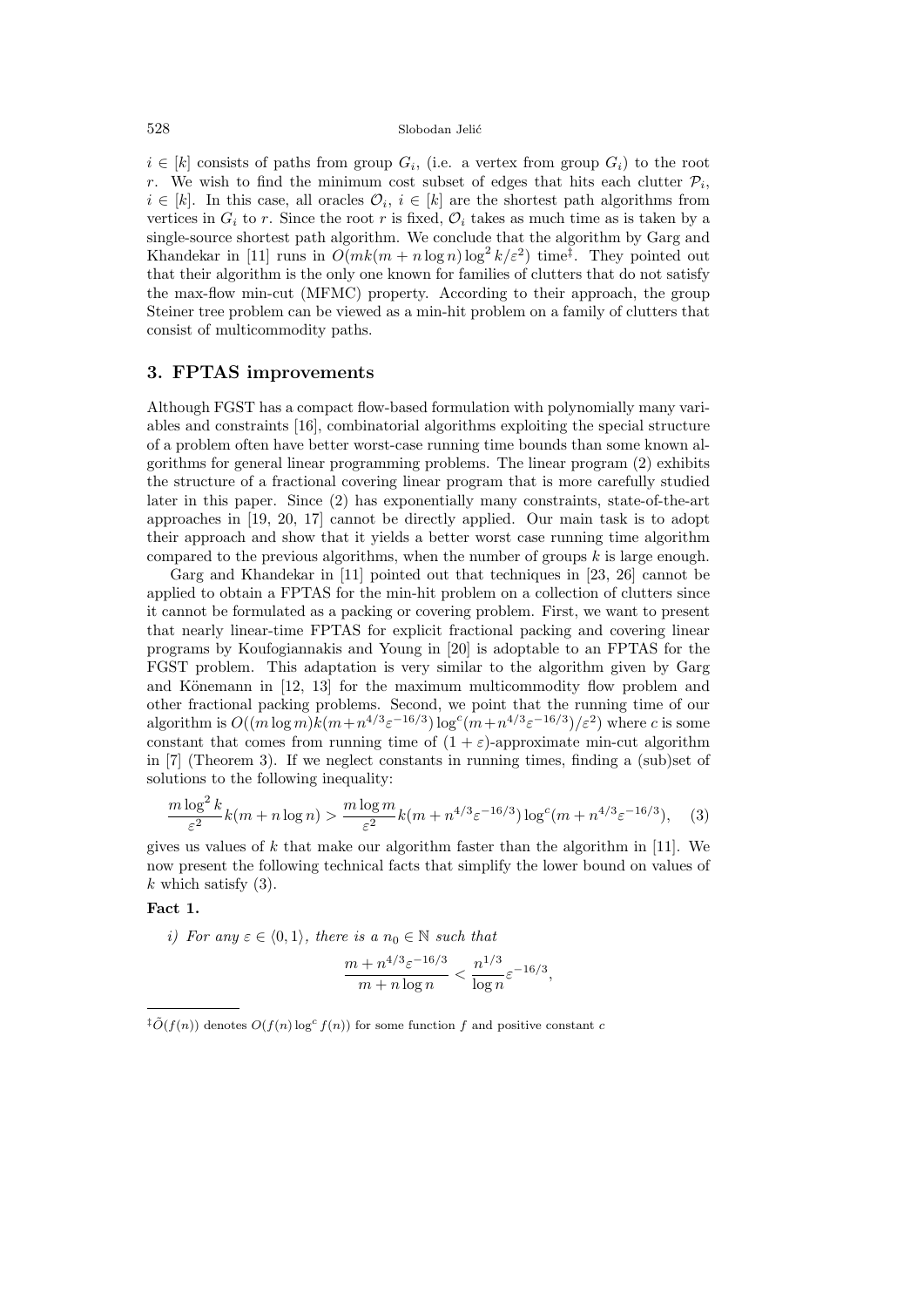*for all*  $n > n_0$  *and*  $n - 1 \le m \le n(n - 1)/2$ .

*ii)* For any constant *c* and  $\varepsilon \in (0, 1/6]$  there is a  $n_0 \in \mathbb{N}$  such that

$$
\frac{n^{1/3}}{\log n} > \log^c(m + n^{4/3} \varepsilon^{-16/3}),
$$

*for all*  $n \geq n_0$  *and*  $n - 1 \leq m \leq n(n - 1)/2$ .

Now, from (3) follows that

$$
\log^2 k > \frac{m + n^{4/3} \varepsilon^{-16/3}}{m + n \log n} \log m \log^c(m + n^{4/3} \varepsilon^{-16/3}).\tag{4}
$$

Fact (1) implies the following bound on the right-hand side of (4)

$$
\frac{m + n^{4/3} \varepsilon^{-16/3}}{m + n \log n} \log m \log^c(m + n^{4/3} \varepsilon^{-16/3}) < \left(\frac{n^{1/3}}{\log n}\right)^2 \varepsilon^{-16/3},\tag{5}
$$

for  $n \geq n_0$  and some  $n_0 \in \mathbb{N}$ . In order to identify certain values of k that satisfy (3), inequalities (4) and (5) suggest that finding *k* is sufficient such that:

$$
\log^2 k > \left(\frac{n^{1/3}}{\log n}\right)^2 \varepsilon^{-16/3},\tag{6}
$$

which gives

$$
k > 2^{\left(\frac{n^{1/3}}{\log n}\right)\varepsilon^{-8/3}},\tag{7}
$$

for  $n \geq n_0$  and some  $n_0 \in \mathbb{N}_0$ . Now, we can conclude that our algorithm from Theorem 3 is faster that the algorithm in [11] when  $k > 2^{(n^{1/3}/\log n)\varepsilon^{-8/3}}$  and  $n \ge n_0$ , for some  $n_0 \in \mathbb{N}$ . Our approach is independent of the approximate minimum cut computation in Algorithm 2. Some newer and faster nearly linear algorithms [25] also can be used, but all incoming improvements to the approximate max-flow min-cut computation will only decrease the lower bound (7). Unfortunately, improvements of approximate min-cut computation cannot significantly improve the running time of Algorithm 1 by decreasing the dominating polynomial factors.

In Section 2 we give an essential overview of the Lagrangean relaxation algorithm given by Koufogiannakis and Young [19, 20] based on the idea of a two players zero-sum game [15] and non-uniform increments [12, 13]. In the spirit of their algorithm, we present an adaptation that involves the calling of an oracle routine that computes a  $(1+\varepsilon)$ -approximate cut at each iteration. In Section 3, the analysis of the approximation ratio and running time is given.

# **3.1. Preliminaries**

In order to present the main idea of our approach, let us recall the covering and packing linear programs as is considered in [20]. Let  $\mathbf{A} \in \mathbb{R}_+^{m \times n}$ ,  $\mathbf{c} \in \mathbb{R}_+^n$  and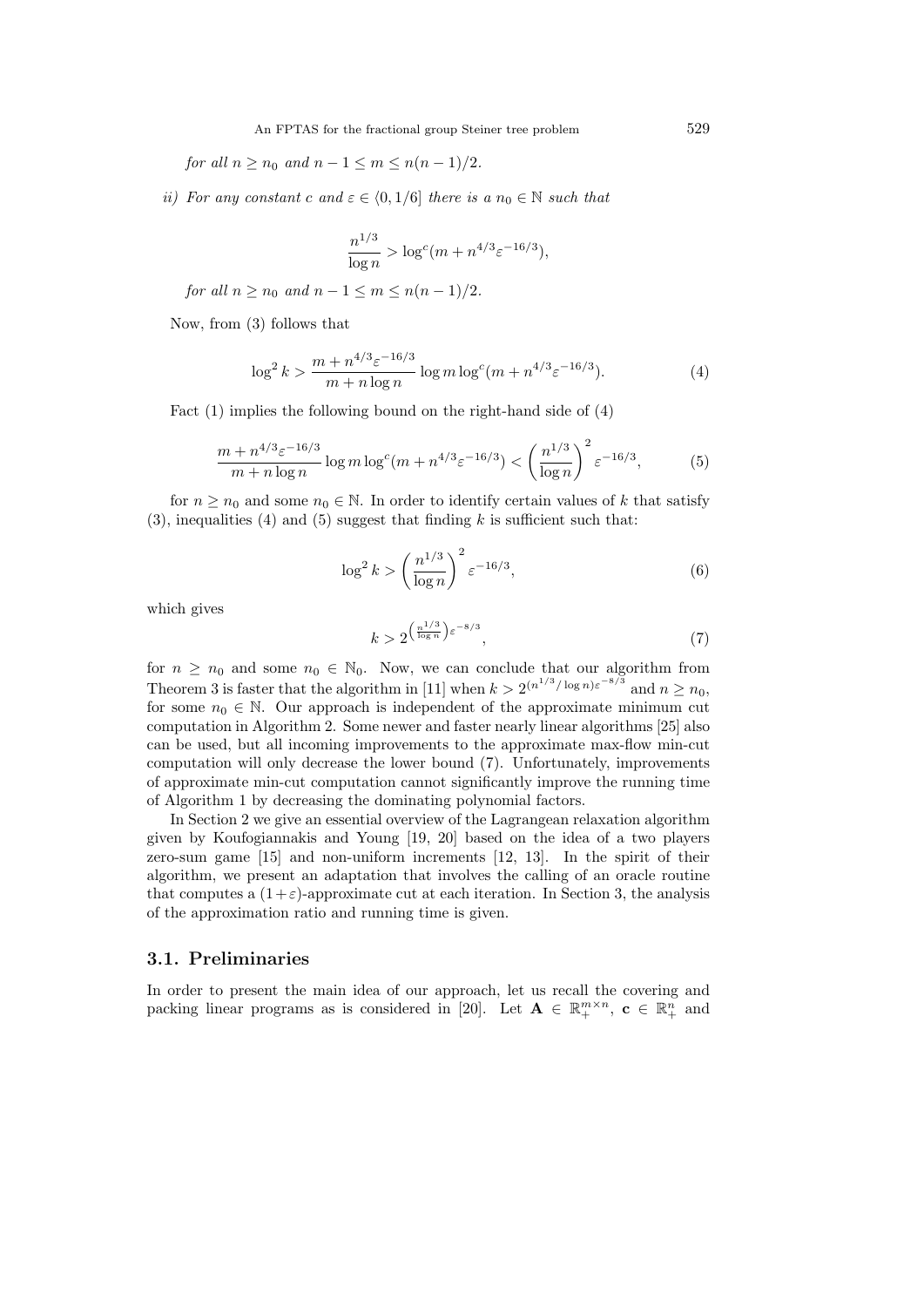$\mathbf{b} \in \mathbb{R}_+^m$  for  $m, n \in \mathbb{N}$ . The linear program

$$
\min \mathbf{c}^T \mathbf{x}
$$
  
s.t.  $\mathbf{A}\mathbf{x} \geq \mathbf{b},$   
 $\mathbf{x} \geq \mathbf{0},$  (8)

is called a **covering linear program**. The dual of (8)

$$
\begin{array}{ll}\n\max & \mathbf{b}^T \mathbf{y} \\
s.t. & \mathbf{A}^T \mathbf{y} \le \mathbf{c}, \\
& \mathbf{y} \ge \mathbf{0}\n\end{array} \tag{9}
$$

is called a **packing linear program**. W.l.o.g we assume that components of vectors **b** and **c** are all ones.

After the transformation of Problem (2), we obtain the following fractional covering program

$$
\min \qquad \sum_{e \in E} x_e
$$
\n
$$
s.t. \qquad \sum_{e \in \delta(S)} \frac{1}{w(e)} x_e \ge 1, \quad S \in \mathcal{S}_r,
$$
\n
$$
x_e \ge 0, \quad e \in E,
$$
\n
$$
(10)
$$

while the dual is the fractional packing linear program

$$
\max \sum_{S \in \mathcal{S}_r, v(S)} \sum_{S \in \mathcal{S}_{r,e}} \sum_{w(e)} y_S \le 1, \quad e \in E,
$$
\n
$$
y_S \ge 0, \quad S \in \mathcal{S}_r,
$$
\n
$$
(11)
$$

where  $S_{r,e} = \{ S \in S_r : e \in \delta(S) \}$ . Now it is clear that (10) and (11) are representable in the form of  $(8)$  and  $(9)$ , respectively, where matrix **A** is given by

$$
A_{S,e} = \begin{cases} 1/w(e), e \in \delta(S), \\ 0, \text{ otherwise.} \end{cases}
$$
 (12)

## **3.2. Algorithm**

## **3.2.1. Description of the algorithm**

We present the Lagrangian relaxation algorithm based on ideas described in the papers of Koufogiannakis and Young [19, 20] that iteratively improves the solution of the Primal (10). In order to present the main idea of the algorithm, we recall how to obtain a Lagrangian relaxation of the Dual (11)

$$
\max_{\mathbf{A}^T \mathbf{y} \le \mathbf{1}, \mathbf{y} \ge \mathbf{0}} \mathbf{1}^T \mathbf{y} \le \min_{\mathbf{x} \ge \mathbf{0}} \max_{\mathbf{y} \ge \mathbf{0}} (\mathbf{1}^T \mathbf{y} + \mathbf{x}^T (\mathbf{1} - \mathbf{A}^T \mathbf{y})).
$$
\n(13)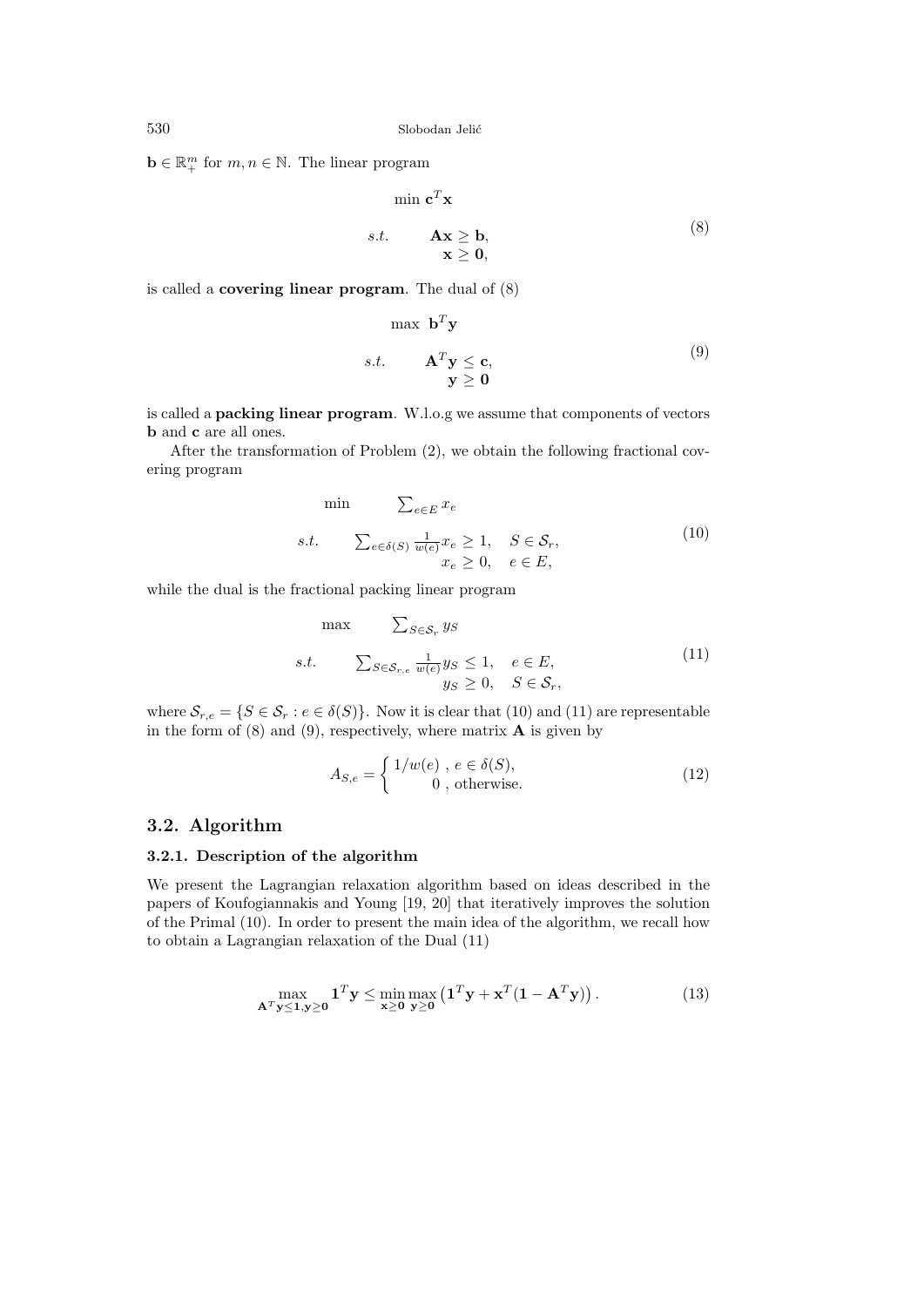Let  $\tilde{y}_e(t)$  be  $\sum_{S \in \mathcal{S}_r, e} y_S(t)/w(e)$ , for  $e \in E$ . We conclude in (13) that the primal variable *x<sup>e</sup>* plays the role of the penalty for the violation of the dual constraint  $\sum_{S \in \mathcal{S}_{r,e}} y_S/w(e) \leq 1$ . Let  $x_e(t)$ ,  $e \in E$  and  $y_S(t)$ ,  $S \in \mathcal{S}_r$  be the primal and dual variables at iteration  $t \geq 0$ . At the beginning, we have  $x_e(0) = 0$ ,  $e \in E$  and  $y_S(0) = 0, S \in S_r$ . If  $\tilde{y}_e(t)$  is "large", and we suppose that the violation of the dual constraint is also "large". According to  $(13)$  increasing  $x<sub>e</sub>$  to mimic the increasing the penalty for a violation of the corresponding dual constraint seems reasonable. In order to quantify the violation, we use  $\tilde{y}_e(t)$ . Following the idea of exponential potential function methods in [3], we increase each variable  $x_e(t)$  by a quantity that is exponential in violation of  $\tilde{y}_e(t-1)$  and divided by the sum of exponentials in all dual constraint violations. More precisely, our algorithm iteratively improves the primal solution  $x_e(t)$  quantitatively which is proportional to  $p_e(t)/|\mathbf{p}(t)|$  where

$$
p_e(t) = (1 + \varepsilon)^{\tilde{y}_e(t-1)}.
$$
\n(14)

Instead of random sampling of the primal and dual variables, we increase deterministically one variable in the dual and all variables in the primal. At each iteration in line 13 of Algorithm 1, we increment the dual variable  $y_{\hat{S}(t)}$  by  $\hat{W}(t)$ , where  $(\hat{S}(t), V \setminus \hat{S}(t))$  is the  $(1 + \varepsilon)$ -approximate minimum cut with respect to the capacities

$$
c_e(t) := \frac{1}{w(e)} \frac{p_e(t)}{|\mathbf{p}(t)|}, \quad \text{ for } e \in E,
$$

in graph *G* that separates some group  $G_i$  from  $r$ , and  $\hat{W}(t) := \min_{e \in \delta(\hat{S}(t))} w(e)$ . More details for determining the cut  $(\hat{S}(t), V \setminus \hat{S}(t))$  are found in Section 3.2.2.

We also note, at line 11 of Algorithm 1, that  $\hat{W}(t)$  is the length of the step that increases the primal variable  $x_e$  in the direction  $p_e(t)/|\mathbf{p}(t)|$ , for  $e \in E$ . In other words,  $\ddot{W}(t)$  is distributed among all primal variables according to the weight vector  $p(t)/|\mathbf{p}(t)|$ . We also update  $\tilde{y}_e(t)$  and  $p_e(t)$  only for  $e \in \delta(S(t))$  at each iteration. Our algorithm terminates when  $M(t) \geq T$  where

$$
M(t) := \max_{e \in E} \tilde{y}_e(t). \tag{15}
$$

Scaling the primal solution **x** by the capacity of the  $(1+\varepsilon)$ -approximate minimum cut gives a feasible primal solution.

#### **3.2.2.**  $(1+\varepsilon)$ -approximate minimum cut oracle

In this section we describe the algorithm that computes a  $(1 + \varepsilon)$ -approximate minimum cut  $(S(t), V \setminus S(t))$  that separates some group  $G_i$  from r with respect to the capacities  $c_e(t)$ ,  $e \in E$ , at iteration  $t \geq 0$ . We solve that problem as a sequence of *k*  $(1 + \varepsilon)$ -approximate minimum cut problems in the following group Steiner network.

**Definition 1.** *Let*  $(G, \mathcal{G}, w)$  *be a group Steiner tree instance and*  $i \in [k]$ *. A group Steiner network with respect to the capacities*  $\mathbf{c} \in \mathbb{R}_+^{|E|}$  *is the network*  $(\vec{G}_i, \mathbf{c})$  *where*  $\vec{G}_i$  *is a directed graph obtained from G as follows:*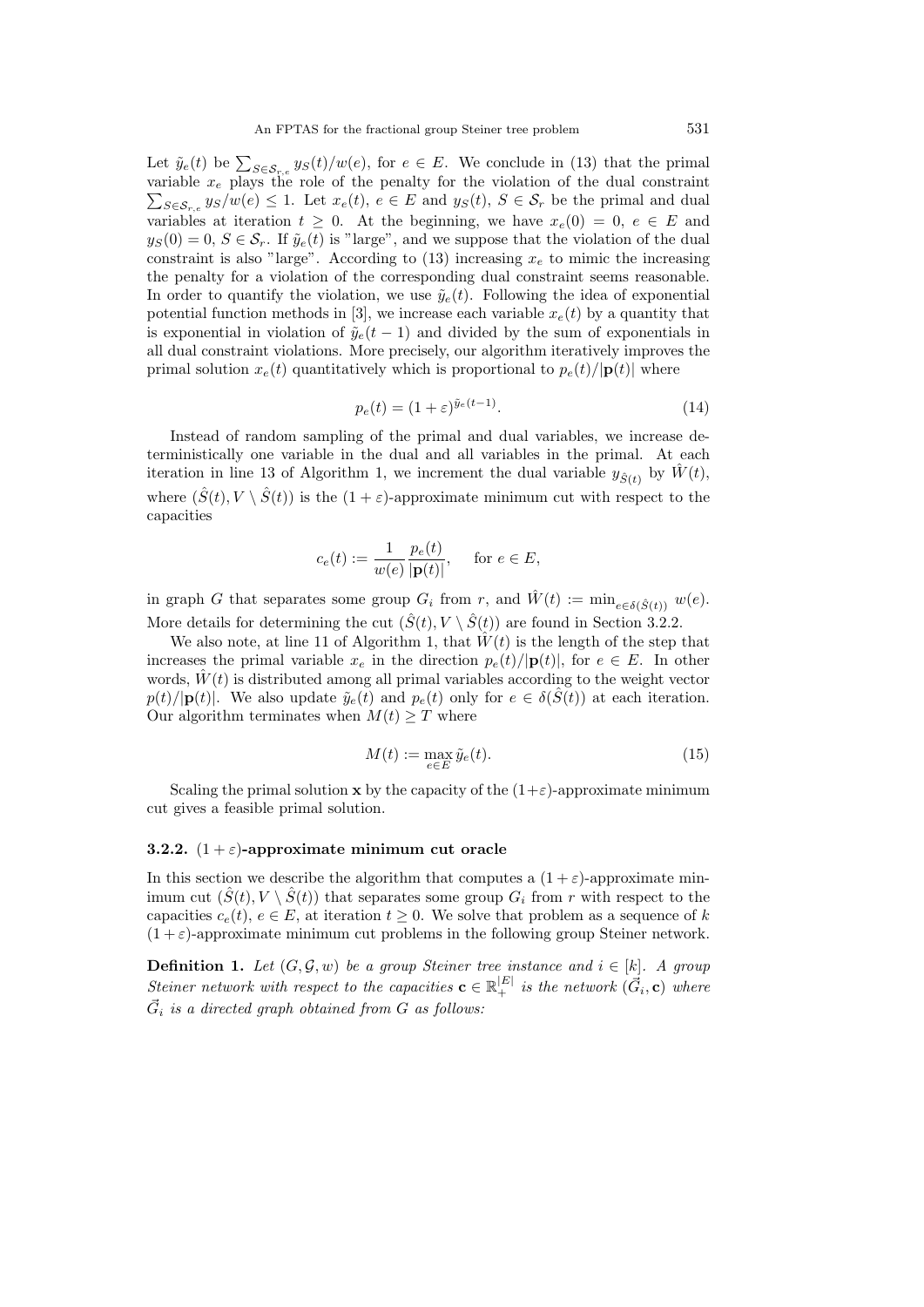**Algorithm 1** FPTAS for the fractional group Steiner tree problem

1:  $x_e(0) := 0$ ,  $\tilde{y}_e(0) = 0$  for all  $e \in E$ ,  $y_S(0) := 0$ ,  $S \in \mathcal{S}_r$ ,  $M(0) \leftarrow 0$ ,  $t := 0$ ,  $T := \frac{\ln m}{\varepsilon^2}$ 2:  $p_e(1) := 1, e \in E$ 3: while  $M(t) < T$  do 4:  $t \leftarrow t+1$ 5: **for**  $e \in E$  **do** 6:  $c_e(t) \leftarrow \frac{1}{w(e)} \frac{p_e(t)}{|\mathbf{p}(t)|}$ *|***p**(*t*)*|* 7: **end for** 8: calculate  $\hat{S}(t)$  with respect to the capacities  $\mathbf{c}(t)$  using Algorithm 2 9:  $W(t) \leftarrow \min_{e \in \delta(\hat{S}(t))} w(e)$ <br>10: **for**  $e \in E$  **do** for  $e \in E$  do 11:  $x_e(t) \leftarrow x_e(t-1) + \hat{W}(t) \cdot \frac{p_e(t)}{|\mathbf{p}(t)|}$ *|***p**(*t*)*|* 12: **end for** 13:  $y_{\hat{S}(t)}(t) \leftarrow y_{\hat{S}(t)}(t-1) + \hat{W}(t)$ 14:  $M(t) \leftarrow M(t-1)$ 15: **for**  $e \in E$  **do** 16: **if**  $e \in \delta(\hat{S}(t))$  **then** 17:  $\tilde{y}_e(t) \leftarrow \tilde{y}_e(t-1) + \frac{\hat{W}(t)}{w(e)}$ 18:  $p_e(t+1) \leftarrow p_e(t)(1+\varepsilon)^{\frac{\hat{W}(t)}{w(e)}}$ 19: **if**  $\tilde{y}_e(t) > M(t)$  **then** 20:  $M(t) \leftarrow \tilde{y}_e(t)$ 21: **end if** 22: **else** 23:  $\tilde{y}_e(t) \leftarrow \tilde{y}_e(t-1)$ 24:  $p_e(t+1) \leftarrow p_e(t)$ 25: **end if** 26: **end for** 27: **end while** 28: calculate *S ′* with respect to the capacities **x**(*t*) using Algorithm 2 29:  $m(t) \leftarrow \sum_{e \in \delta(S')} x_e(t)$ 30: **return x**(*t*)*/m*(*t*)

- *for each edge*  $e = \{u, v\} \in E$ *, we introduce two directed edges*  $(u, v)$  *and*  $(v, u)$ *where each of them has the capacity*  $c_e$ ,
- *for group*  $G_i \in \mathcal{G}$ *, we introduce a new vertex*  $g_i$ *,*
- *for each*  $v \in G_i$ , we introduce a directed edge  $(g_i, v)$  with infinite capacity.

At each iteration *l* we compute a  $(1+\varepsilon)$ -approximate minimum cut that separates group  $G_l$  and the root  $r$  in the group Steiner network  $(\vec{G}_l, \mathbf{c})$  by using the algorithm of Christiano et al. in [7]. Upon completing we take the one with the minimum capacity. It is easy to see that we computed a  $(1+\varepsilon)$ -approximate cut that separates group  $G_j$  from  $r$ , for some  $j \in [k]$ . The running time of Algorithm 2 is given in the following Proposition.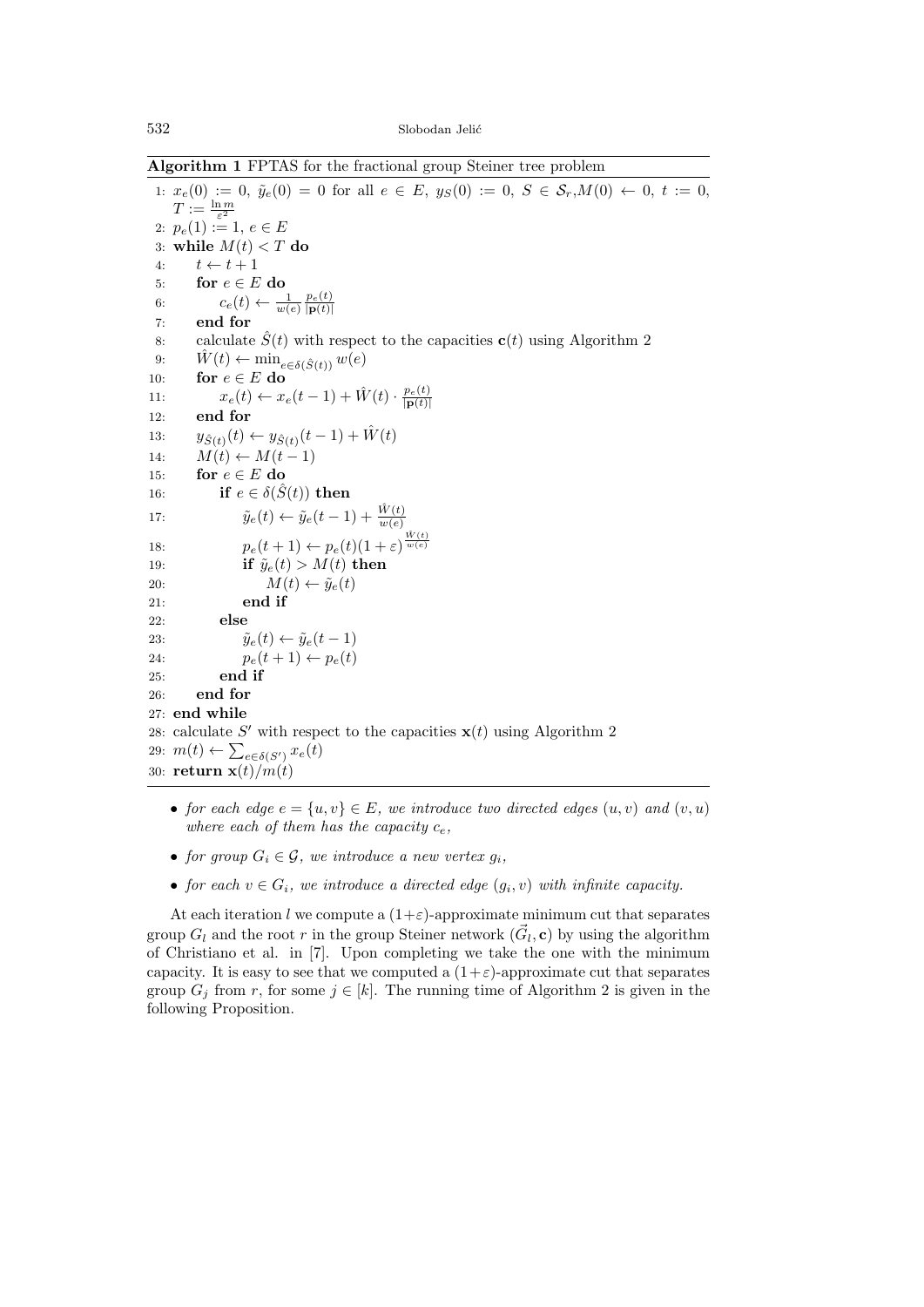**Proposition 1.** *Algorithm 2 returns*  $\hat{S} \subseteq V \setminus \{r\}$ *, where*  $(\hat{S}, V \setminus \hat{S})$  *is*  $(1 + \varepsilon)$ *approximate min-cut that separates some group*  $G_i$  from  $r$ *, in*  $\tilde{O}(k(m+n^{4/3}\varepsilon^{-16/3}))$ *time.*

**Proof.** The construction of the group Steiner network in Definition 1 does not asymptotically enlarge the size of the network because only one vertex is added and at most  $2m + n$  directed edges are introduced<sup>§</sup>. Therefore each computation of  $(1 + \varepsilon)$ -approximate min-cut takes at most  $\tilde{O}(m + n^{4/3}\varepsilon^{-16/3})$  time. Since there are  $k$  such computations, the statement follows easily.

#### **Algorithm 2**  $(1 + \varepsilon)$ -approximate min-cut oracle

**Input:** the capacities  $c, \varepsilon > 0$ **Output:**  $(1 + \varepsilon)$ -approximate min-cut  $\hat{S}$  that separates  $g_i$  from  $r$  in the  $(\vec{G}_i, \mathbf{c})$ for some  $i \in [k]$  $\hat{C}, \hat{C}' \leftarrow \infty$  $\hat{S}, \hat{S}' \leftarrow \emptyset$ for  $l = 1, \ldots, k$  do compute a  $(1 + \varepsilon)$ -approximate  $(g_l, r)$  min-cut  $\hat{S}'$  in the network  $(\vec{G}_l, \mathbf{c})$  by using algorithm in [7]  $\tilde{C}' \leftarrow \sum_{e \in \delta(\hat{S}')} c(e)$ **if**  $\hat{C}' < \hat{C}$  **then**  $\hat{S} \leftarrow \hat{S}'$  $\hat{C} \leftarrow \hat{C}'$ **end if end for return** *S*ˆ

# **4. Analysis of the Algorithm 1**

In this section we prove that Algorithm 1 returns a feasible solution to (2) with a total cost not exceeding  $1 + O(\varepsilon)$  times the optimal. We will also prove that running time is indeed that which was previously mentioned in Section 3.

#### **4.1. Approximation ratio analysis**

First, we give some technical facts (without proof) that are necessary for an analysis.

#### **Claim 1.**

- *i*)  $(1+\varepsilon)^x \leq 1 + \varepsilon x$ , for all  $0 < \varepsilon < 1$  and  $0 \leq x \leq 1$
- *ii*)  $(1 + \varepsilon x) \le e^{\varepsilon x}$ , for all  $\varepsilon, x \in \mathbb{R}$

In order to prove that Algorithm 1 returns the  $(1 + O(\varepsilon))$ -approximate solution to (2), we present some useful facts.

*<sup>§</sup>* since each group contains at most *n* vertices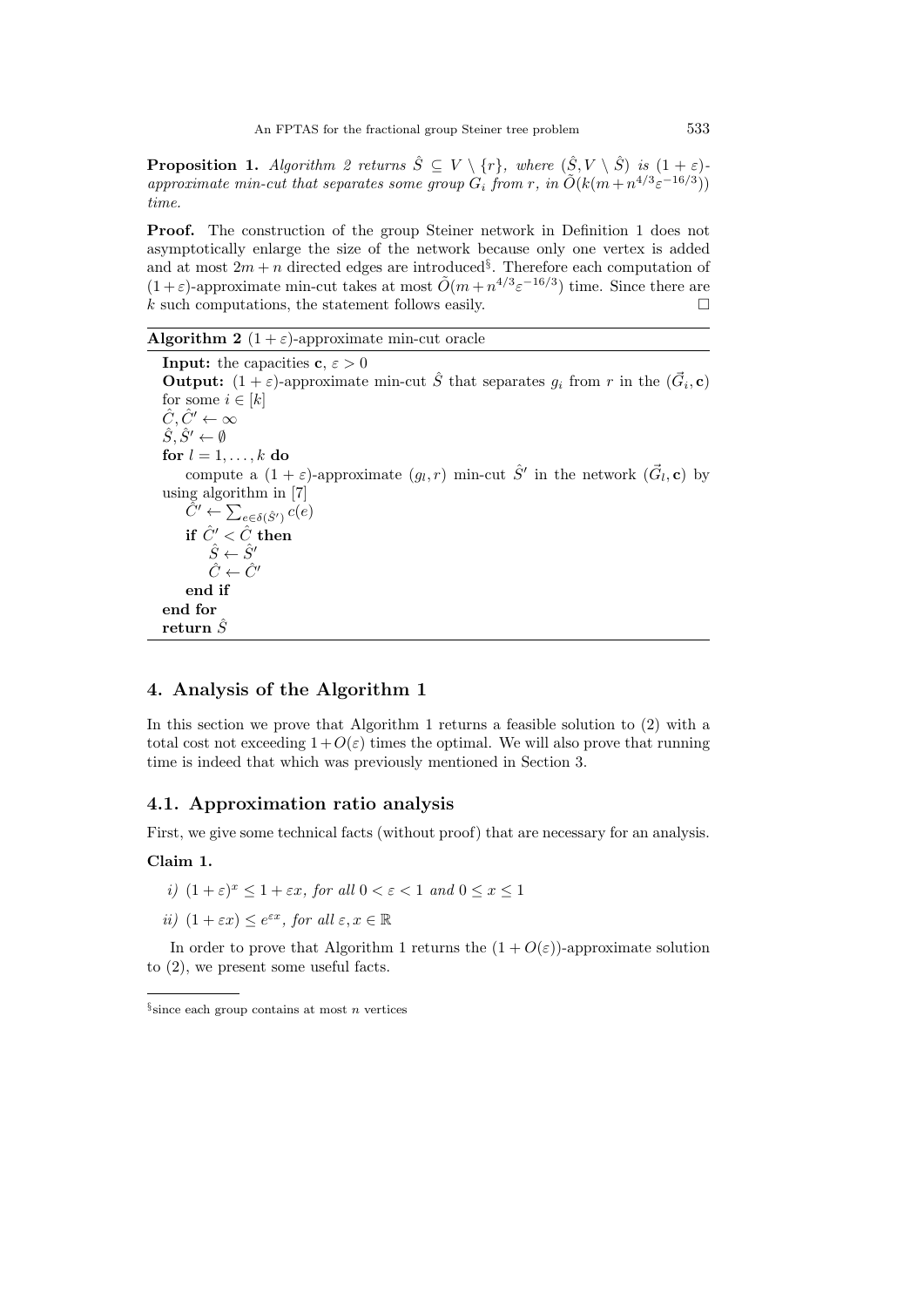534 Slobodan Jeli´c

**Proposition 2.** *For all t ≥* 1 *Algorithm 1 maintains the following invariants:*

- $i)$   $|\mathbf{x}(t)| = |\mathbf{y}(t)|, t \geq 0$
- *ii*) max<sub>*e*∈*E*</sub>( $\tilde{y}_e(t) \tilde{y}_e(t-1)) = 1$

## **Proof.**

*i*) This statement follows easily from the facts that only one dual variable corresponding to  $\hat{S}(t)$  is increased by  $\hat{W}(t)$  and that the sum of all increments in primal variables equals  $\hat{W}(t)$ .

*ii)*

$$
\max_{e \in E} (\tilde{y}_e(t) - \tilde{y}_e(t-1)) = \max_{e \in E} \sum_{S \in \mathcal{S}_{r,e}} \frac{1}{w(e)} (y_S(t) - y_S(t-1))
$$
  
= 
$$
\max_{e \in \delta(\hat{S}(t))} \frac{1}{w(e)} (y_{\hat{S}(t)}(t) - y_{\hat{S}(t)}(t-1))
$$
  
= 
$$
\max_{e \in \delta(\hat{S}(t))} \frac{\hat{W}(t)}{w(e)} = \frac{\hat{W}(t)}{\min_{e \in \delta(\hat{S}(t))} w(e)}
$$
  
= 1

The crucial fact in the analysis of the approximation ratio of Algorithm 1 is the upper bound for the value of  $\Phi(t+1)$ , where  $\Phi$  is the potential function given by

$$
\Phi(t) = |\mathbf{p}(t)|.
$$

This approach is widely used in designing fast combinatorial approximation algorithms for similar problems. A very nice overview of potential function methods can be found in [3].

**Lemma 1.** *For any*  $t \geq 1$ 

$$
\Phi(t+1) \leq m \exp\left(\varepsilon \sum_{t'=1}^t \hat{W}(t') \hat{C}(t')\right),\,
$$

*where*  $\hat{C}(t)$  *is the capacity of a*  $(1+\varepsilon)$ *-approximate minimum cut*  $(\hat{S}(t), V \setminus \hat{S}(t))$ *.* **Proof.**

$$
\Phi(t+1) = \sum_{e \in E} p_e(t+1) = \sum_{e \in E} (1+\varepsilon)^{\tilde{y}_e(t)}
$$
  
\n
$$
= \sum_{e \in \delta(\hat{S}(t))} (1+\varepsilon)^{\tilde{y}_e(t-1) + \frac{\hat{W}(t)}{w(e)}} + \sum_{e \notin \delta(\hat{S}(t))} (1+\varepsilon)^{\tilde{y}_e(t-1)}
$$
  
\n
$$
= \sum_{e \in \delta(\hat{S}(t))} p_e(t)(1+\varepsilon)^{\frac{\hat{W}(t)}{w(e)}} + \sum_{e \notin \delta(\hat{S}(t))} p_e(t)
$$
(16)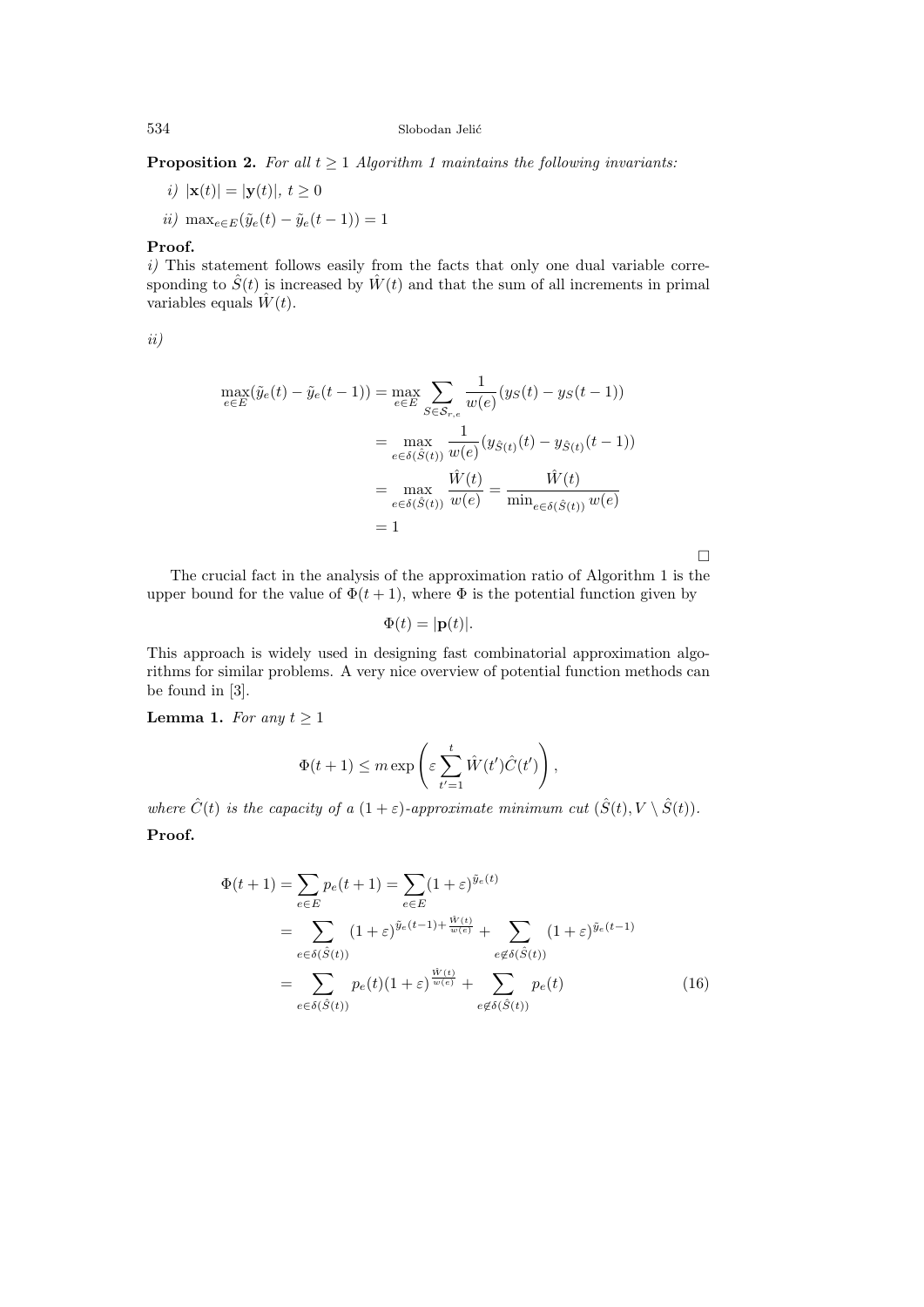From Fact *ii*) in Proposition 2, Claim 1 and (16) it follows

$$
\Phi(t+1) \leq \sum_{e \in \delta(\hat{S}(t))} p_e(t) \left( 1 + \frac{\hat{W}(t)}{w(e)} \varepsilon \right) + \sum_{e \notin \delta(\hat{S}(t))} p_e(t)
$$
\n
$$
= |\mathbf{p}(t)| \left( 1 + \varepsilon \sum_{e \in \delta(\hat{S}(t))} \frac{p_e(t)}{|\mathbf{p}(t)|} \cdot \frac{\hat{W}(t)}{w(e)} \right)
$$
\n
$$
= \Phi(t) \left( 1 + \varepsilon \sum_{e \in \delta(\hat{S}(t))} c_e(t) \hat{W}(t) \right)
$$
\n
$$
\leq \Phi(t) \exp \left( \varepsilon \sum_{e \in \delta(\hat{S}(t))} c_e(t) \hat{W}(t) \right) \tag{17}
$$

Iterating (17), we obtain the statement of the lemma

$$
\Phi(t+1) \leq \Phi(1) \exp\left(\varepsilon \sum_{t'=1}^t \sum_{e \in \delta(\hat{S}(t'))} c_e(t') \hat{W}(t')\right)
$$

$$
= m \exp\left(\varepsilon \sum_{t'=1}^t \sum_{e \in \delta(\hat{S}(t'))} c_e(t') \hat{W}(t')\right)
$$

$$
= m \exp\left(\varepsilon \sum_{t'=1}^t \hat{W}(t') \sum_{e \in \delta(\hat{S}(t'))} c_e(t')\right)
$$

$$
= m \exp\left(\varepsilon \sum_{t'=1}^t \hat{W}(t') \hat{C}(t')\right).
$$

 $\Box$ 

**Lemma 2.** *Let*  $m(t)$  *be*  $\min_{S \in \mathcal{S}_r} \sum_{e \in \delta(S)} \frac{x_e(t)}{w(e)}$ , for  $t \geq 1$ , then

$$
\sum_{t'=1}^{t} \hat{C}(t')\hat{W}(t') \le (1+\varepsilon)m(t).
$$

Proof. Let us observe from line 11 of Algorithm 1 that

$$
x_e(t) = \sum_{t'=1}^{t} \hat{W}(t') \frac{p_e(t')}{|\mathbf{p}(t')|}.
$$
 (18)

For any arbitrary  $S \in \mathcal{S}_r$  using (18) we have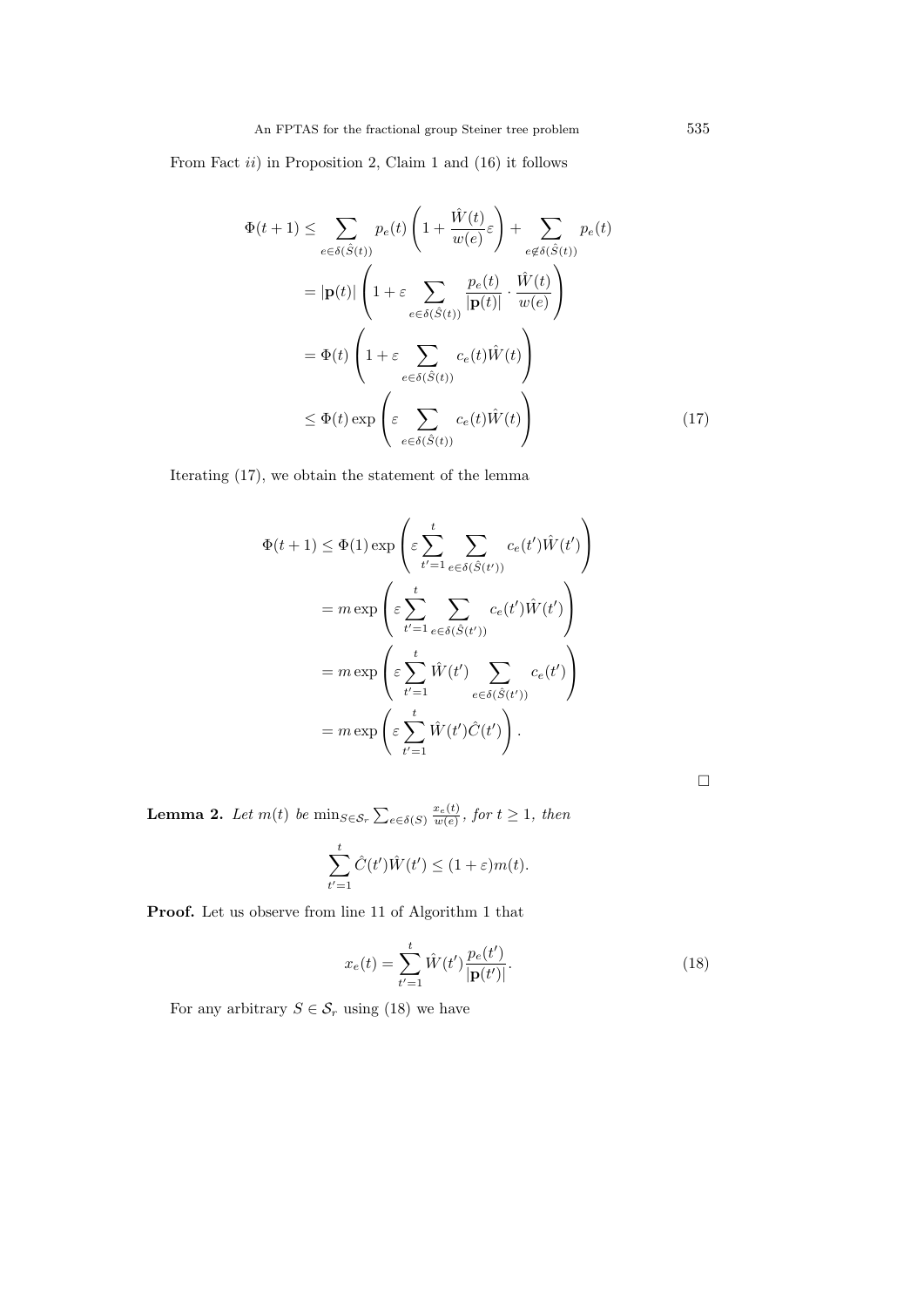$$
\sum_{e \in \delta(S)} \frac{x_e(t)}{w(e)} = \sum_{e \in \delta(S)} \frac{1}{w(e)} \sum_{t'=1}^t \hat{W}(t') \frac{p_e(t')}{|\mathbf{p}(t')|} \n= \sum_{t'=1}^t \hat{W}(t') \sum_{e \in \delta(S)} \frac{1}{w(e)} \frac{p_e(t')}{|\mathbf{p}(t')|} \n= \sum_{t'=1}^t \hat{W}(t') \sum_{e \in \delta(S)} c_e(t'),
$$
\n(19)

where  $c_e(t')$  is given in line 6 of Algorithm 1. Since a  $(1+\varepsilon)$ -approximate minimum cut  $(\hat{S}(t'), V \setminus \check{S}(t'))$  is calculated at each iteration  $t'$  with respect to the capacities  $c_e(t')$ ,  $e \in E$ , from (19) it is obvious that

$$
(1+\varepsilon)\sum_{e\in\delta(S)}\frac{x_e(t)}{w(e)}\geq \sum_{t'=1}^t \hat{W}(t')\hat{C}(t'),
$$

which proves the statement of the lemma.  $\hfill \Box$ 

The following theorem gives the upper bound on the approximation ratio of Algorithm 1.

**Theorem 2.** *After termination, for any*  $\varepsilon \in \langle 0, 1/6 \rangle$ *, Algorithm 1 returns a*  $(1+6\varepsilon)$ *approximate solution to the LP relaxation of the group Steiner tree (10).*

**Proof.** Statements of Lemmas 1 and 2 imply

$$
(1+\varepsilon)^{\tilde{y}_e(t)} \le m \exp(\varepsilon (1+\varepsilon)m(t)), \quad \forall e \in E,
$$

which, after taking the natural logarithm of both sides, becomes

$$
\tilde{y}_e(t)\ln(1+\varepsilon) \le \ln m + \varepsilon(1+\varepsilon)m(t), \quad \forall e \in E. \tag{20}
$$

Since inequality in (20) is valid for all  $e \in E$ , it follows that

$$
M(t)\ln(1+\varepsilon) \le \ln m + \varepsilon(1+\varepsilon)m(t), \quad \forall e \in E.
$$
 (21)

Our algorithm terminates when inequality  $M(t) \geq T$  is valid. If we use this fact in Inequality (21), we obtain

$$
\frac{m(t)}{M(t)} \ge 1 - 3\varepsilon,
$$

which, for any  $\varepsilon \in \langle 0, 1/6 \rangle$ , gives

$$
\frac{M(t)}{m(t)} \le 1 + 6\varepsilon. \tag{22}
$$

Let  $\hat{\mathbf{x}}$  be the vector returned by Algorithm 1 and  $\mathbf{x}^*$  the optimal solution to (10). From Fact *i*) in Proposition 2, the strong duality theorem and (22), it follows that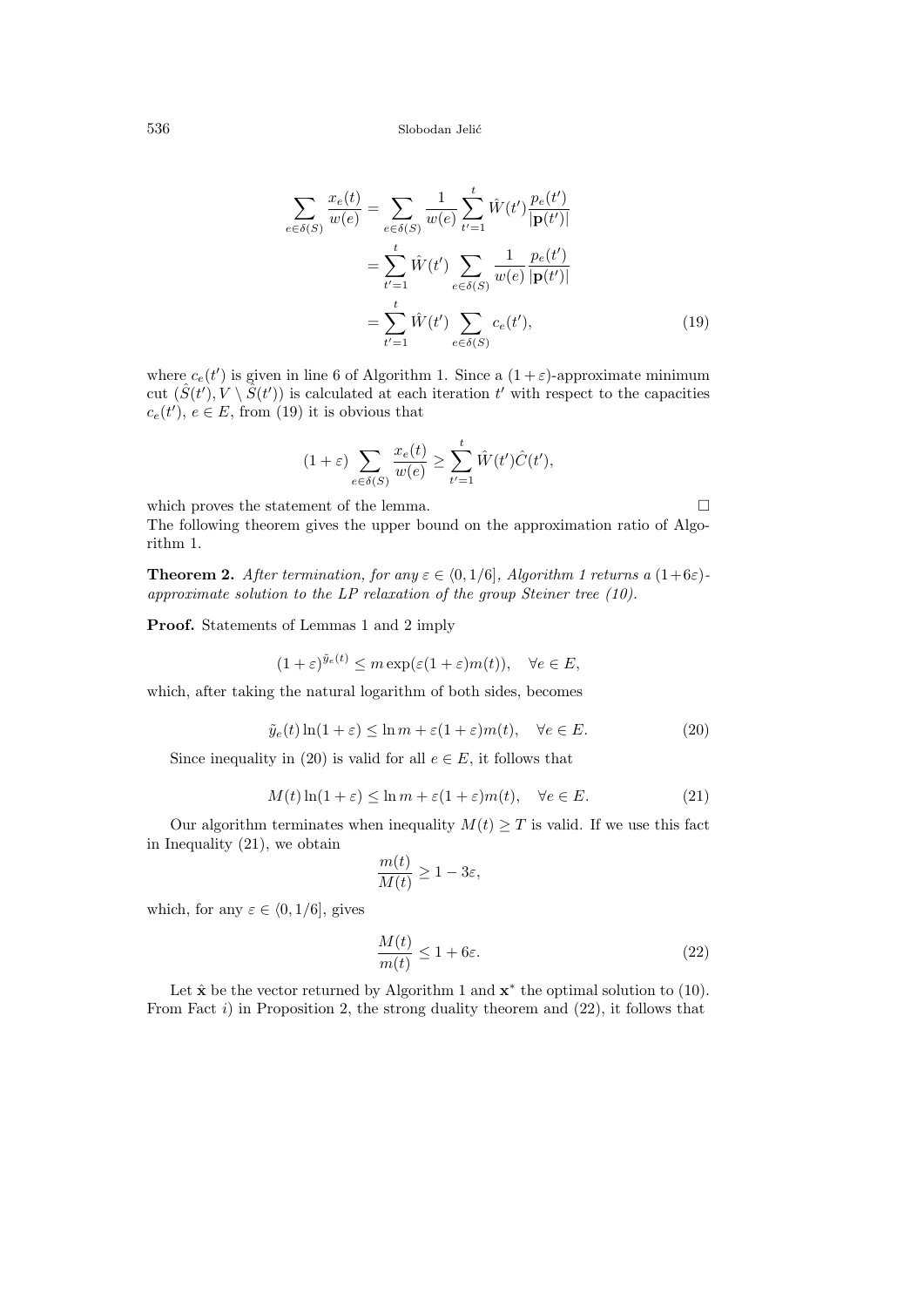$$
\frac{|\hat{\mathbf{x}}|}{|\mathbf{x}^*|} \le \frac{\frac{|\mathbf{x}|}{m(t)}}{\frac{|\mathbf{y}|}{M(t)}} = \frac{M(t)}{m(t)} \le 1 + 6\varepsilon.
$$

# **4.2. Running time analysis**

In this section, we give an analysis of the running time of Algorithm 1.

**Theorem 3.** *Algorithm 1 returns a*  $(1+6\varepsilon)$ -*approximate solution to (10) in*  $\tilde{O}(mk(m + n^{4/3}\varepsilon^{-16/3})/\varepsilon^2)$  *time.* 

**Proof.** The update operations inside the while loop (lines 3-27), excluding line 8, in Algorithm 1 take  $O(m)$  time. From Proposition 1 it follows that Algorithm 1 takes  $\tilde{O}(k(m+n^{4/3}\varepsilon^{-16/3}))$  time per iteration since Algorithm 2 runs inside the while loop at line 8 and it dominates the time of all update operations. It remains to show that there are at most  $(m \ln m)/\varepsilon^2$  iterations until termination. There are at most *m* iterations until  $M(t)$  is increased by 1 because at least one edge is a maximizer of the left-hand side term in *ii*) of Proposition 2. It follows that *M*(*t*) is at least *T* after at most  $mT$  iterations of the while loop.

#### **5. Conclusion**

We presented a simple modification of the fully polynomial time approximation scheme (FPTAS) in [19, 20] for explicit fractional packing and covering linear programs that is very close to the approach in [12, 13]. In this way, we obtained Algorithm 1 that computes a  $(1 + \varepsilon)$ -approximate solution to the fractional group Steiner tree problem whose running time outperforms the algorithm in [11] when the number of groups  $k$  is large enough. Since all algorithms in [11] for the min-hit problem on a family of clutters that do not satisfy the max-flow min-cut property are reported as the only known algorithms, further research in this area can be undertaken to improve the running times of these algorithms using an approach similar to the one presented in this paper.

On the other hand, the FPTAS for the fractional group Steiner tree (FGST) problem, presented in this paper, can be applied for approximate solving of large-scale group Steiner tree (GST) instances that naturally arise from the various problems that are of great interest in Operations Research community. The FGST can be found as the part of approximation algorithms for GST problem [14]. Furthermore, the solution to the FGST problem can be used as a good lower bound in the optimal solution to the GST problem in some general linear integer programming techniques. Besides being a very common application for the problem associated with wire routing and multiport terminals in physical VLSI design [24], the GST problem can be applied to find teams of experts in social networks that are supposed to have solved some of the specific tasks [21, 1, 22]. This application requires extremely fast algorithms, since social networks grows rapidly. This fact provides motivation for a further improvements of running time for the FPTAS and FGST problems.

 $\Box$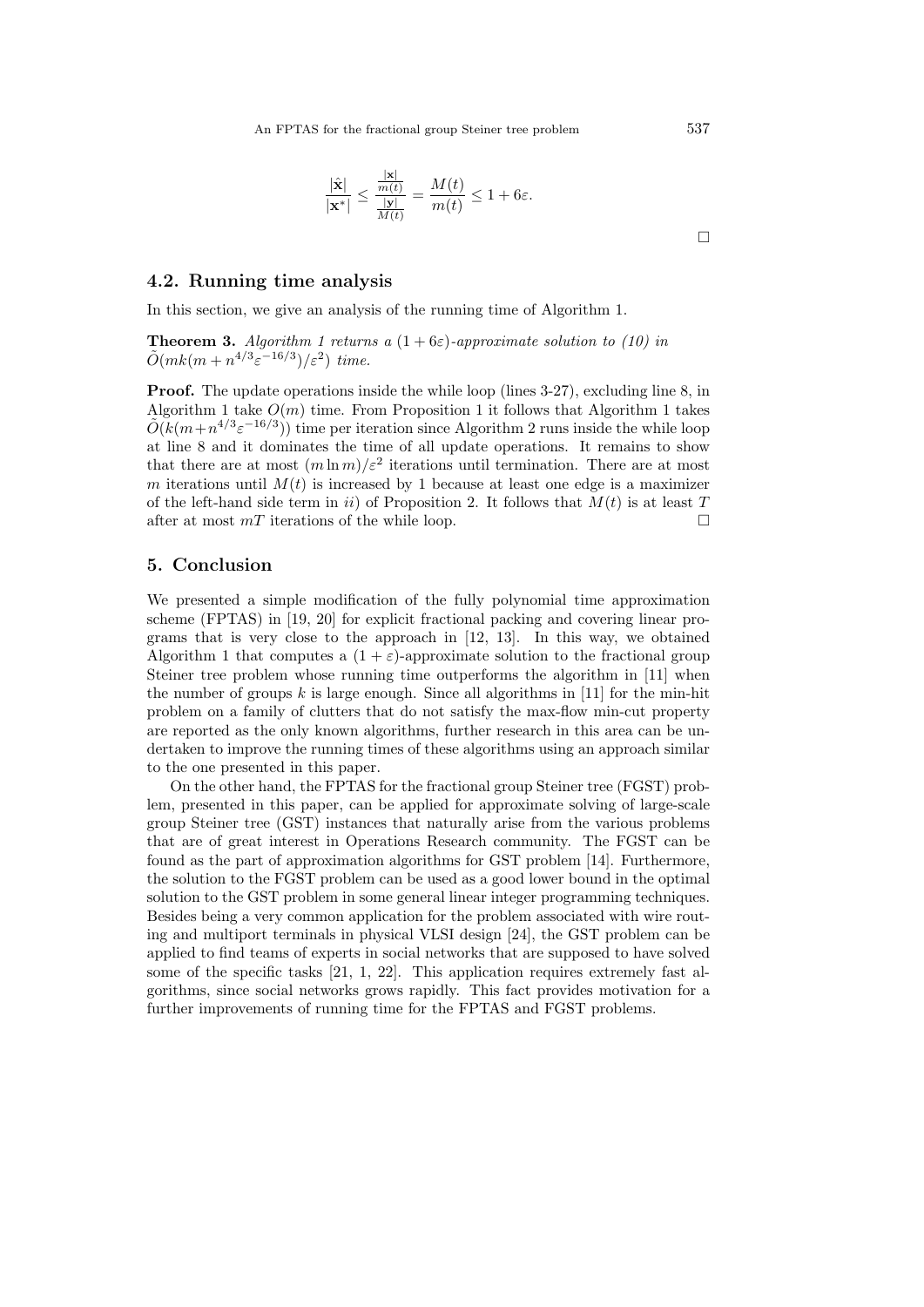# **Acknowledgements**

The author wishes to thank Domagoj Matijević for useful discussion.

#### **References**

- [1] Anagnostopoulos, A., Becchetti, L., Castillo, C., Gionis, A. and Leonardi, S. (2012). Online team formation in social networks. In: Proceedings of the 21st international conference on World Wide Web - WWW '12 (pp. 839–848). New York, USA. ACM Press.
- [2] Bartal, Y. (1998). On approximating arbitrary metrices by tree metrics. In: Proceedings of the thirtieth annual ACM symposium on Theory of computing - STOC '98 (pp. 161–168). New York, USA. ACM Press.
- [3] Bienstock, D. (2002). Potential Function Methods for Approximately Solving Linear Programming Problems: Theory and Practice. Springer.
- [4] Byrka, J., Grandoni, F., Rothvoß, T. and Sanità, L. (2010). An improved LP-based approximation for Steiner tree. In: STOC '10 Proceedings of the 42nd ACM symposium on Theory of computing (pp. 583–592). New York, USA. ACM Press.
- [5] Byrka, J., Grandoni, F., Rothvoss, T. and Sanità, L. (2013). Steiner tree approximation via iterative randomized rounding. Journal of the ACM, 60(1), 1–33. doi:10.1145/2432622.2432628.
- [6] Chlebík, M. and Chlebíková, J. (2008). The Steiner tree problem on graphs: Inapproximability results. Theoretical Computer Science, 406(3), 207–214. doi:10.1016/j.tcs.2008.06.046.
- [7] Christiano, P., Kelner, J. A., Madry, A., Spielman, D. A. and Teng, S. H. (2011). Electrical flows, laplacian systems, and faster approximation of maximum flow in undirected graphs. In: Proceedings of the 43rd annual ACM symposium on Theory of computing - STOC '11 (pp. 273–282). New York, USA. ACM Press.
- [8] Elbassioni, K., Jelić, S. and Matijević, D. (2012). The relation of connected set cover and group Steiner tree. Theoretical Computer Science, 438, 96–101. doi:10.1016/j.tcs.2012.02.035.
- [9] Fakcharoenphol, J., Rao, S. and Talwar, K. (2004). A tight bound on approximating arbitrary metrics by tree metrics. Journal of Computer and System Sciences, 69(3), 485–497. doi:10.1016/j.jcss.2004.04.011.
- [10] Feige, U. (1998). A threshold of ln n for approximating set cover. Journal of the ACM, 45(4), 634–652. doi:10.1145/285055.285059.
- [11] Garg, N. and Khandekar, R. (2002). Fast approximation algorithms for fractional Steiner forest and related problems. In: FOCS '02 Proceedings of the 43rd Symposium on Foundations of Computer Science (pp. 500–509). IEEE Computer Society.
- [12] Garg, N. and Konemann, J. (1998). Faster and simpler algorithms for multicommodity flow and other fractional packing problems. In: Proceedings 39th Annual Symposium on Foundations of Computer Science - FOCS'98. (pp. 300–309). Palo Alto, CA, USA. IEEE Computer Society.
- [13] Garg, N. and Könemann, J. (2007). Faster and simpler algorithms for multicommodity flow and other fractional packing problems. SIAM Journal on Computing, 37(2), 630– 652. doi:10.1137/s0097539704446232.
- [14] Garg, N., Konjevod, G. and Ravi, R. (2000). A polylogarithmic approximation algorithm for the group Steiner tree problem. Journal of Algorithms, 37(1), 66–84. doi:10.1006/jagm.2000.1096.